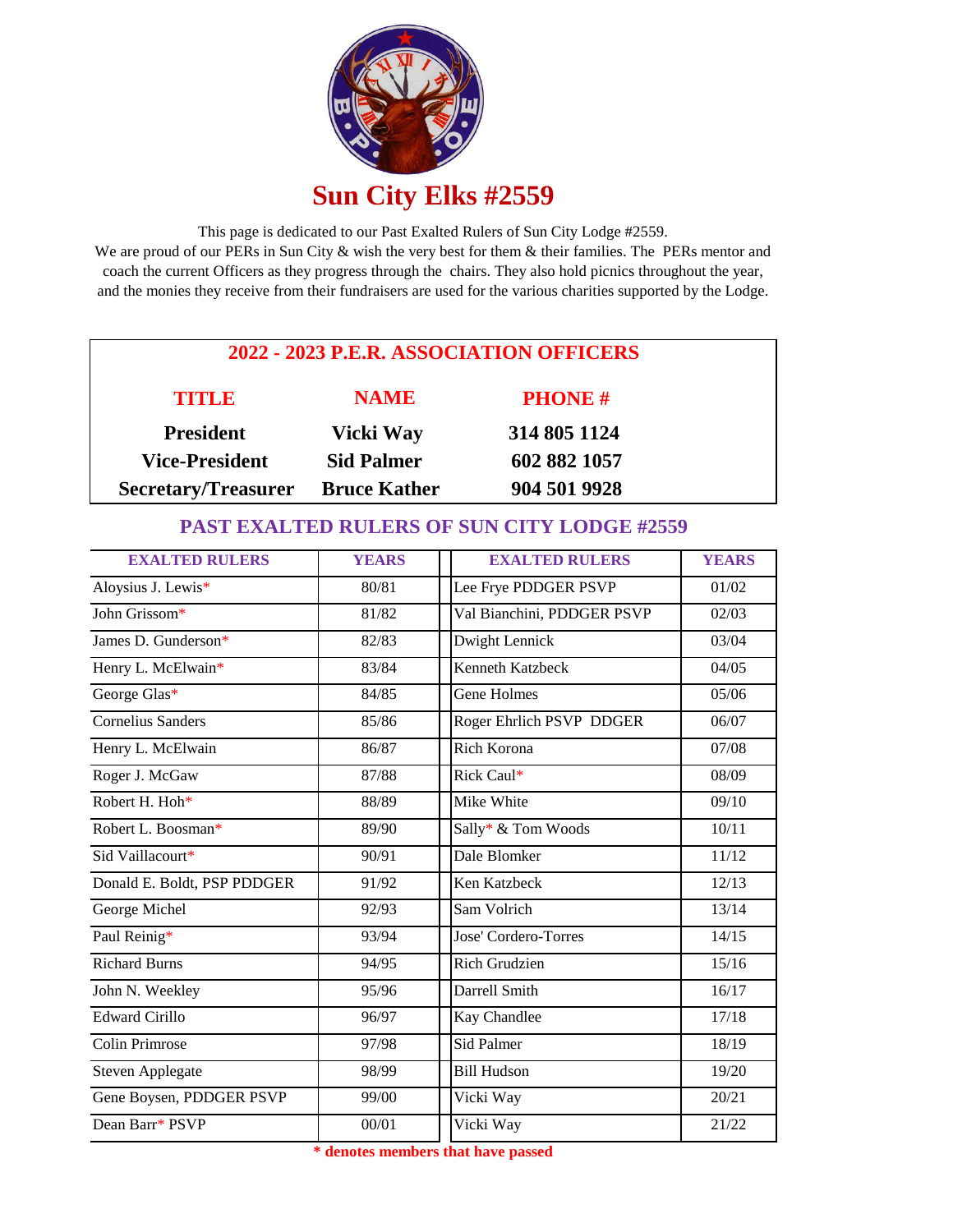| <b>AFFILIATION</b>              | <b>AFFILIATION</b>      |
|---------------------------------|-------------------------|
| Robert C. Barrett               | Fred W. Russell         |
| Stanley W. Beyer                | Nancy Sanderson         |
| Robert C. Blinn                 | Dale P. Sauer           |
| Jerome C. Crusinberry           | Henry J. Schmidt        |
| Kenneth W. Deering              | Robert D. Scott         |
| <b>Lawrence Paul Evans</b>      | Lawrence Steinkraus     |
| Carlton R. Frasier              | Roger Stroede           |
| George G. Glas                  | Ronald G. Sullivan      |
| John V. Gubrud, PDDGER          | Michael Tosto           |
| Barry D. Hess                   | Paul D. Walker, PDDGER  |
| Delbert E. Kennedy              | <b>Bruce Warren</b>     |
| Lewis E. Kilpatrick, PDDGER     | Paul W. Zaleski         |
| Lyle Krogh                      | Harold T. Zebolsky      |
| Frank F. Lougee                 |                         |
| U. Wendell Lowe                 | <b>ASSOCIATION</b>      |
| <b>Brad Lucas</b>               | <b>James Betz</b>       |
| John E. Madden                  | Donald S. Bishop        |
| Robert A. Marchenonis           | Richard G. Briere       |
| <b>Bill Matthews PER PDDGER</b> | Russell C. Copp         |
| Ralph P. Meagher                | <b>Stanley Griffith</b> |
| Judi Melott                     | Wayne Hall Jr.          |
| <b>Robert Moriarty</b>          | Jack L. Lutz, PDDGER    |
| Phil Moore                      | William McLane          |
| Donald W. Patterson             | Sam Pappas              |
| Donald R. Pederson              | Roland N. Reiswig       |
| Donald A. Peterson              | <b>Hugh Stevenson</b>   |
| Martin J. Roan                  | George Van de Langeryt  |
| Denny M. Roholt, PSVP           | <b>Howard Vieweg</b>    |

| <b>AFFILIATION</b>     |
|------------------------|
| Fred W. Russell        |
| Nancy Sanderson        |
| Dale P. Sauer          |
| Henry J. Schmidt       |
| Robert D. Scott        |
| Lawrence Steinkraus    |
| Roger Stroede          |
| Ronald G. Sullivan     |
| Michael Tosto          |
| Paul D. Walker, PDDGER |
| <b>Bruce Warren</b>    |
| Paul W. Zaleski        |
| Harold T. Zebolsky     |
|                        |
| <b>ASSOCIATION</b>     |
| Iames Retz             |

| <b>ASSOCIATION</b>     |
|------------------------|
| ames Betz              |
| Donald S. Bishop       |
| Richard G. Briere      |
| Russell C. Copp        |
| Stanley Griffith       |
| Wayne Hall Jr.         |
| ack L. Lutz, PDDGER    |
| William McLane         |
| Sam Pappas             |
| Roland N. Reiswig      |
| <b>Hugh Stevenson</b>  |
| George Van de Langeryt |
| <b>Howard Vieweg</b>   |